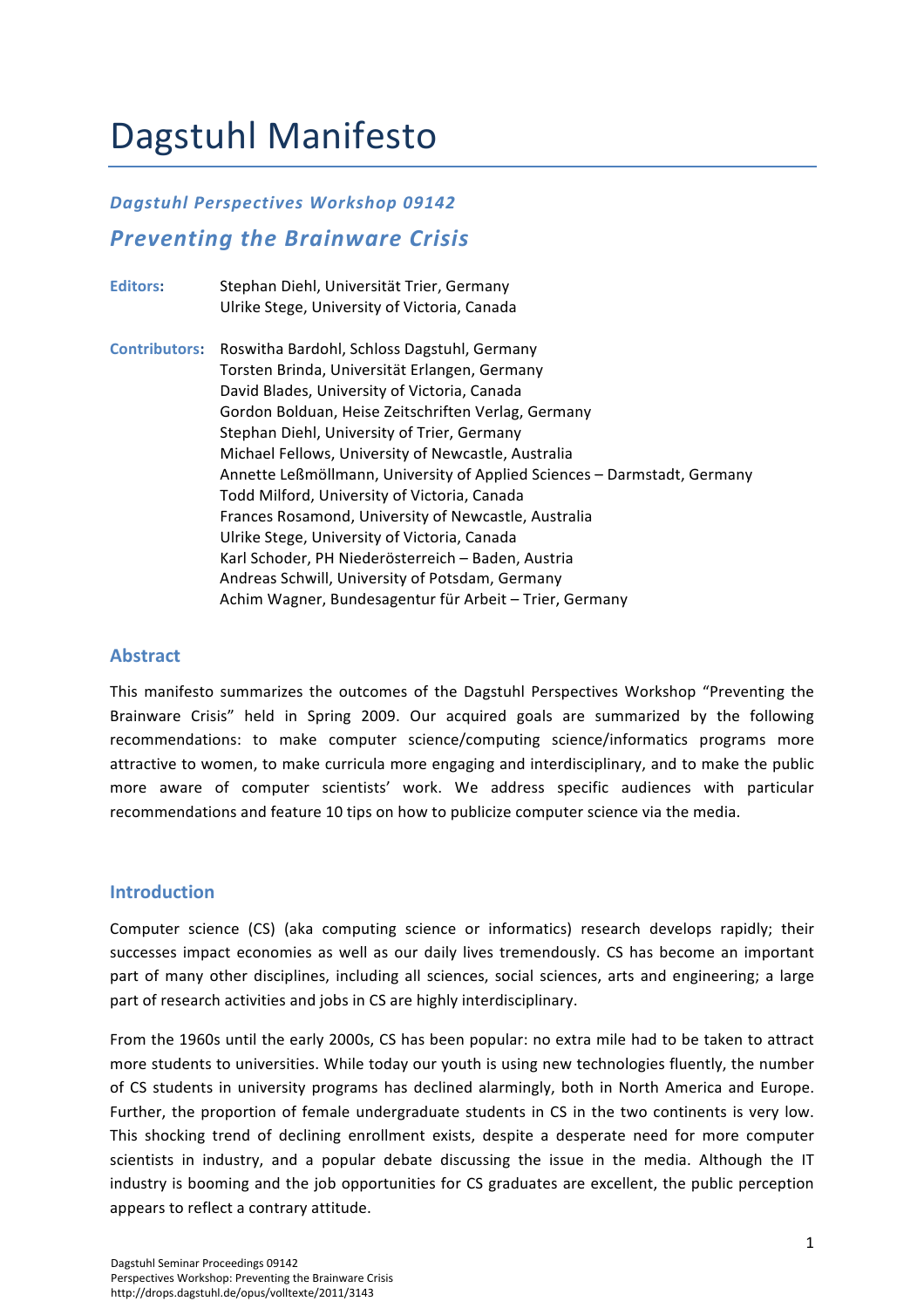The participants of this perspectives workshop included researchers from academia and industry, teachers, and school administrators, as well as science journalists and employment officers. Participants were from five different countries and three different continents: North America, Australia and Europe. The umbrella topic of the workshop was "How to prevent the brainware crisis?" In other words, the workshop focused on how to turn around the decreasing number of computer science students in undergraduate university programs, and how to prevent a massive shortage of computer science researchers and IT professionals in the long run. The composition of the group enabled discussions on many different aspects regarding this challenge. However, despite the widespread of participants, the group was not as balanced as originally hoped for: several people from industry had to decline our invitation due to travel cuts in an economical difficult time. Our three-day workshop consisted of short presentations from experts introducing the topics, as well as of discussions and breakout groups.

In this manifesto we present three concrete recommendations, briefly summarized as: to make computer science programs more attractive to women, to make curricula more engaging and interdisciplinary, and to make the public more aware of computer scientists' work. We address specific audiences with particular recommendations and feature 10 tips on how to publicize computer science via the media.

### Long Term Strategies for the Recruitment of Students to CS programs

At one of the workshop's general meetings we discussed possible definitions of CS. Reponses to the question "What is computing science?" identified this field of inquiry as a form of "metamathematics" that is interdisciplinary in application. This broad, engineering-focused definition was supplemented by descriptions of CS as a way of thinking that included logic, organization, computational thinking, structuring, modeling and creativity. It is abundantly clear that this vision of CS is not readily communicated to students in middle or secondary schools or even to university students in their first years of CS programs. Descriptions of the *pedagogy* of CS present a rather bleak picture: CS in schools—both secondary and early university—often seems disconnected from true CS content, is strongly teacher dependent, is often only optional (in particular in secondary schools) and is too narrow in a curricular focus.

#### **Curriculum!recommendations**

The group charged with the task of considering long-term strategies for a curriculum reform in CS considered first the topics in K-12 school curricula as a possible strategy. The present focus on keyboarding and spreadsheet software needs to shift towards knowledge tools, interdisciplinary projects and (more) free exploration of topics related to CS. We recommend the following changes to the curriculum in schools:

1. A more interdisciplinary focus on CS that concentrates on re-conceptualizing school CS as a way of thinking, with some increased hands-on, practical applications. We commend the approach in Austria to capture student interest in ages 6-10 with their field and suggest other countries could benefit from their approach. We also advocate the integration of CS into other subject areas, such as biology, language arts, etc.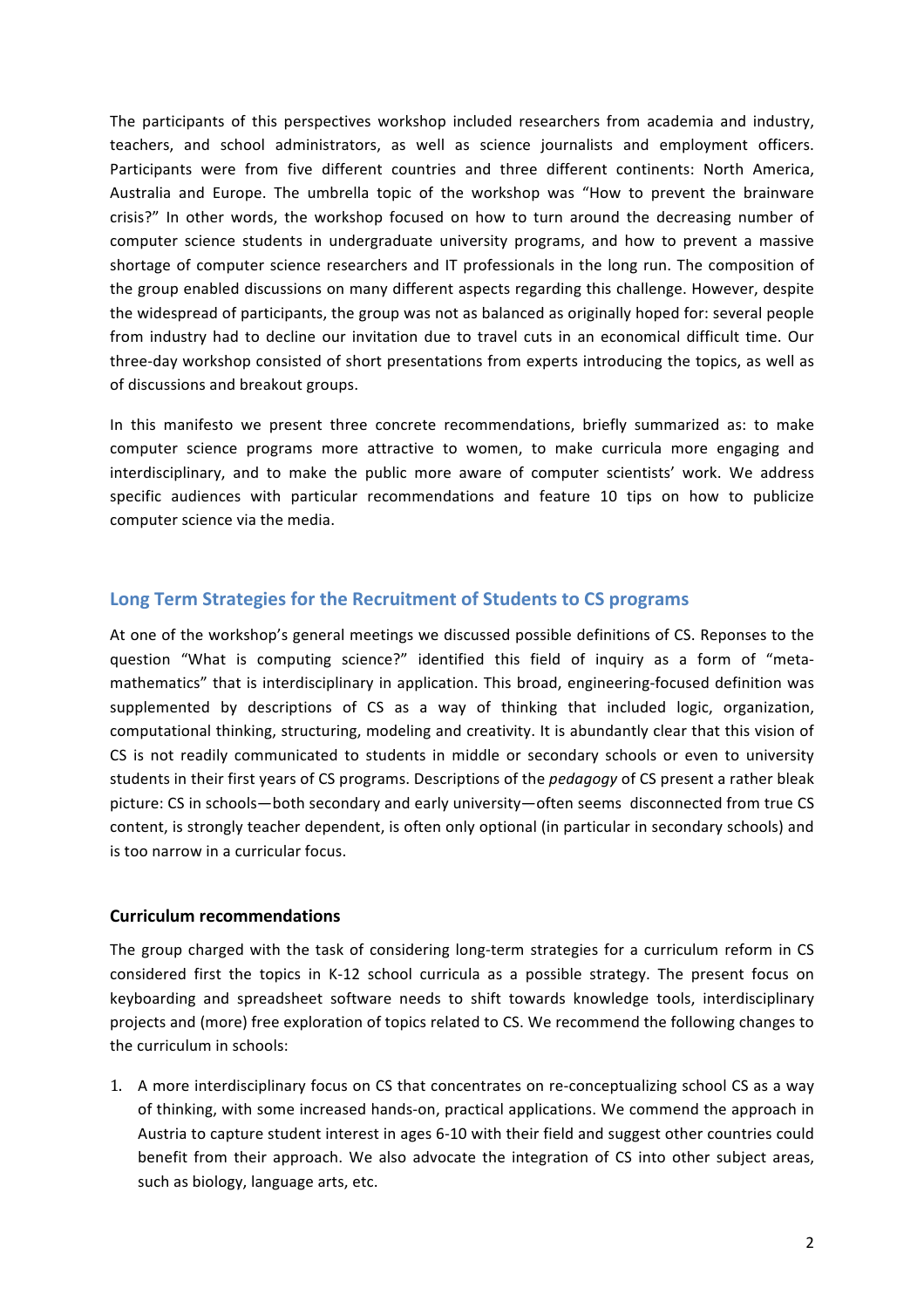2. We reckon that more students would be interested in CS university programs and careers in CS if they had the opportunity to engage in CS applications in secondary schools. We advocate *specific* modules teaching the design, creation and application of CS. These modules should include a mix of specific training and free exploration of what the application can and might do. As a possible strategy we suggest courses that "float" in secondary school curricula: these courses are not designated to any particular grade but are open for students to take regardless of their grade level.

### **Long=term!strategies**

What long-term strategies will ensure a change to the better? We recognize that the practiced pedagogy of CS is one of the major barriers. As one workshop participant noted, "We should not have to rely on the genius of a few teachers, for students to experience an interdisciplinary approach!"

Curriculum reform in CS is inexorably linked to the expertise, knowledge, enthusiasm and vision of CS teachers, both in schools and universities. In short, curriculum reform is likely to fail without the long-term investment of knowledgeable, experienced teachers. It is therefore our belief that every successful long-term strategy is a sustained investment in the education of CS teachers.

We note that in the present school system, the goal to adopt a more interdisciplinary approach is compromised. Even the most innovative teachers face significant barriers when working to reform CS-curriculum, including: resistance of more traditional-subject bound teachers, lack of time and resources in their daily lives to plan and design new curriculum.

Despite these barriers, we maintain that investment in teacher education holds the most promise for a long-term renewal of CS in the school-system. While ambitious, we believe that this is a most promising long-term strategy in the field of CS, and the most effective way to address declining enrollments in CS.

Our recommendations reach out to all three of the participants' continents: North America, Australia and Europe. We recommend that

- Governments' Ministries of Education
	- 1. Emphasize the recruitment of K-12 CS teachers.
	- 2. Introduce CS as a core subject in schools (see our curriculum recommendations above).
	- 3. Develop CS in schools as a more "open-ended" course of study to enable teachers to customize courses for student aptitude and ability.
- School Systems
	- 4. Provide time and resources to enable teachers to develop content with interdisciplinary CS connections.
	- 5. Enable their CS teachers to develop on-line communities with teachers in other schools to encourage mutual support and the sharing of resources.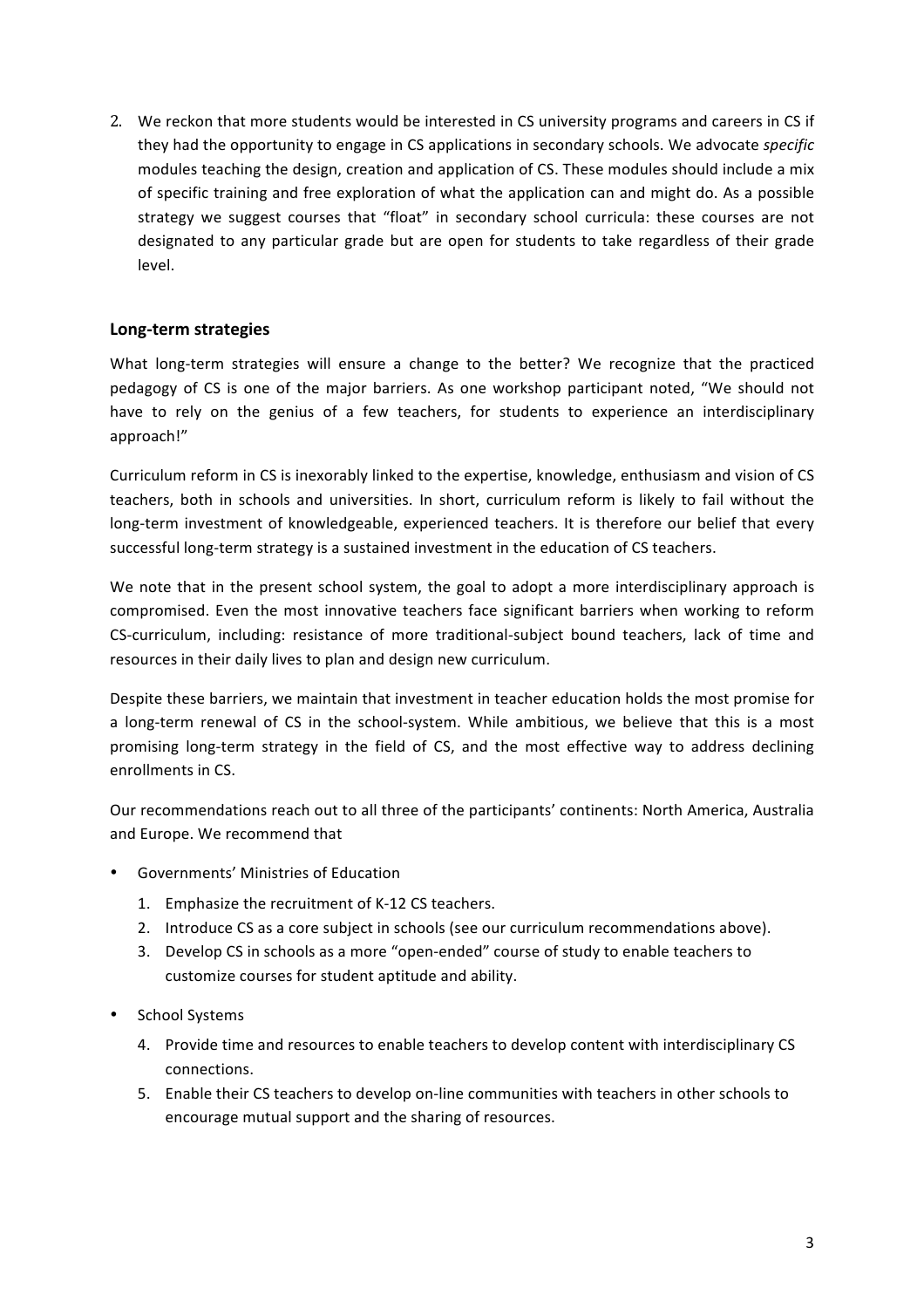- University teacher education systems
	- 6. Ensure that CS teachers have sufficient background in computational thinking, graph theory, and recent developments in the field of CS.
	- 7. Engage in research towards finding sound pedagogical models and examples to teach CS effectively.
- Major IT corporations
	- 8. View teachers as a key resource for recruitment to their field.
	- 9. Be approached for investing in the development of CS teachers. For example, corporations could support the development of a model school to experiment with CS integration, teacher education, etc.

# **Young Students**

Today, school (K-12) students have different knowledge, skills and interests than just a decade ago. They grow up using mouse, mobile phone and remote control ("homo zappiens"). Their learning is often game-based or influenced by playing computer games, and they may even create their own computer games. They typically participate in several online-chats at once, maybe even in different roles. They are used to multitasking, although they might not be able to do so efficiently. Some may have more knowledge about URLs than about capitals of countries. For many students, their school functions as a meeting point to communicate with friends instead of a location for learning.

"Teaching is simply like taking a horse to the water. The leader of the horse, however, cannot make *the horse drink!"* Instead of presenting the complete curriculum content, we recommend that teachers become facilitators, moderators, tutors or coaches to enable cooperative, open and selfresponsible learning.

#### Important demands on

- **Didactics** 
	- 1. Development of interdisciplinary themes that allow the integration of CS
	- 2. Keep off from fixed learning units to learning projects; learning objectives can be achieved in many ways and CS can find its place in here. The activities in *Computer Science Unplugged* may be a start.
	- 3. Plea for didactical diversity
	- 4. Development of didactical scenarios that include CS
- Teacher education
	- 1. Implementing the basics of CS/I in teacher education
	- 2. Development and deployment of professional, structured learning objects for information and communications technologies (ICT)
	- 3. An ICT-object consists of two parts–the information part and the scalable pedagogical part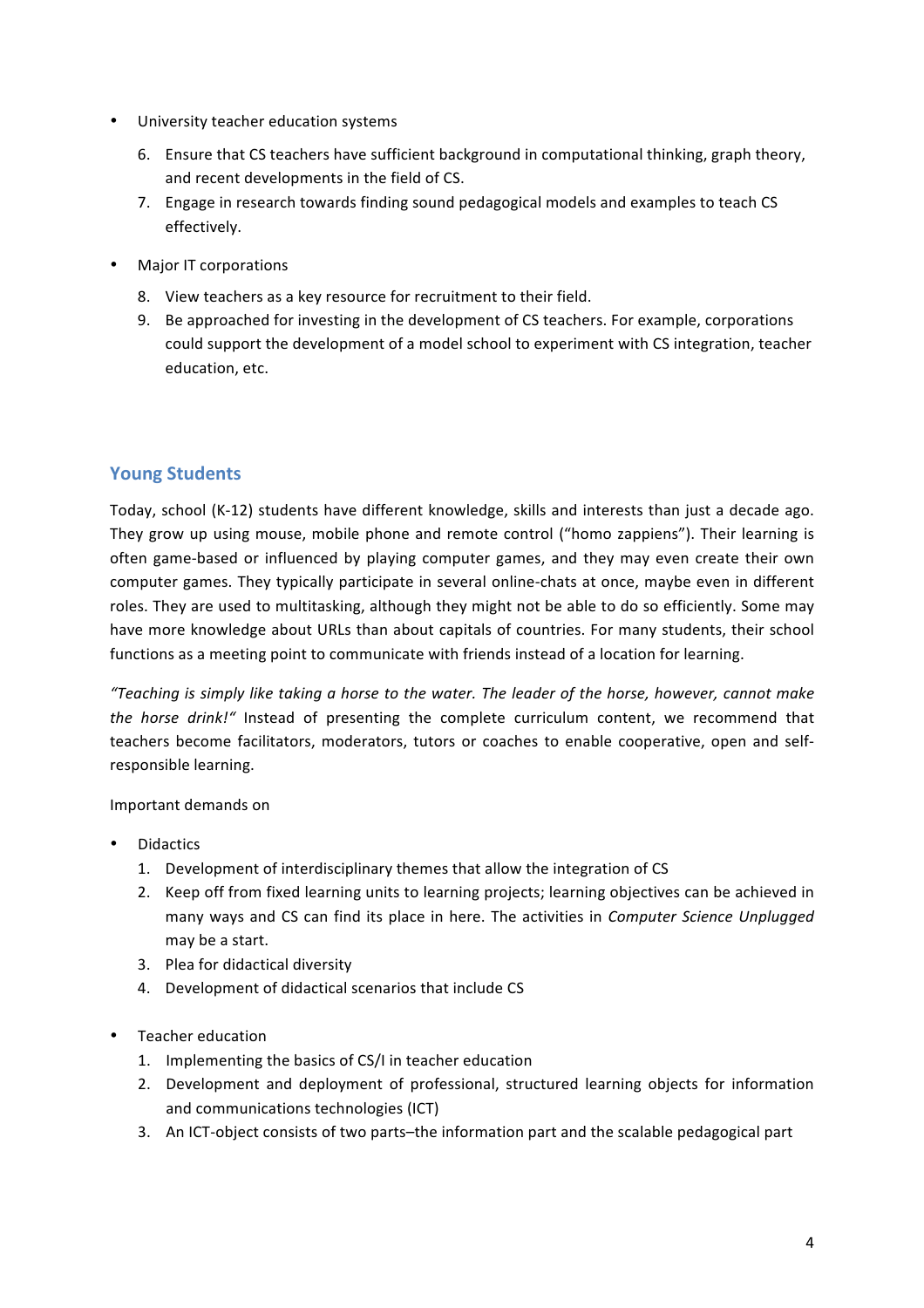- Schools
	- 1. Learning is mainly a social process; also foundational concepts in CS can be taught this way (see for example Ccsunplugged.org)
	- 2. Knowledge is generated through action and handling (see for example csunplugged.org)
	- 3. Education needs both: didactics and content

## **Extra Curricula CS Events**

We propose to create an interactive annotated world map that is accessible on the Internet and allows every interested institution to enter their extra curricula CS events that are then displayed on the map. We anticipate that such a map fosters collaboration and enables wider assessment and evaluation techniques of the activities. Because there is an anticipated overlap in how institutions go about offering and evaluating curricular services, the map should allow for cross collaboration and data gathering tools. The map will support, simplify and improve the evaluation of particular activities and strategies as it can be utilized for large samples across multiple institutions.

#### **Media**

The lack of understanding of what computer scientists do results in a public view that describes our field with properties such as trivial or uninteresting. We recommend that every computer scientist make an effort to establish relationships with the media. Using some of the tips below may help. A complete version of our Media Group results can be found in "Reaching out to the Media: Become a Computer Science Ambassador" by Rosamond et al., Communications of the ACM, March 2011.

#### Ten Tips to get your work into the media

- 1. *Use the "dissemination of results" requirements of your grant proposals.* This refers to CS researchers who, in grant proposal applications, are asked to convey they proposed research to the public. Recycle good ideas you already wrote up understandable!
- 2. Find a hook: If we do not have news for the science beat writer, our research is not going to get a mention. We need to clarify what is "new" about our work and why it is relevant to anyone outside our lab. Why should the public care about your work? The hook may be a vision of what your research is aiming for in the long term or the most important piece of advice in this article.
- 3. *Establish personal contacts.* Knowing a science journalist helps!
- 4. *Get started.* Starting small is fine!
- 5. *Use the enthusiasm of your students.* E.g., report about an outreach project like an afterschool club where the kids get excited about activities, such as computer science unplugged (csunplugged.org).
- 6. *Approach different types of media*, such as student magazines, cartoons, computer games (e.g., www.seriousgames.org), a computer corner in the children's page of the Sunday paper, music, social media like twitter, weblogs or YouTube, art, theatre, radio programs, novels, and even dance (see Scott Kim and his 'dancing for math', www.mathdance.org).
- 7. Find role models or ambassadors for computer science. E.g., a well-known author, scientist, sports figure, politician or even a wildly popular musician or entrepreneur who pleads for a better public understanding of computer science.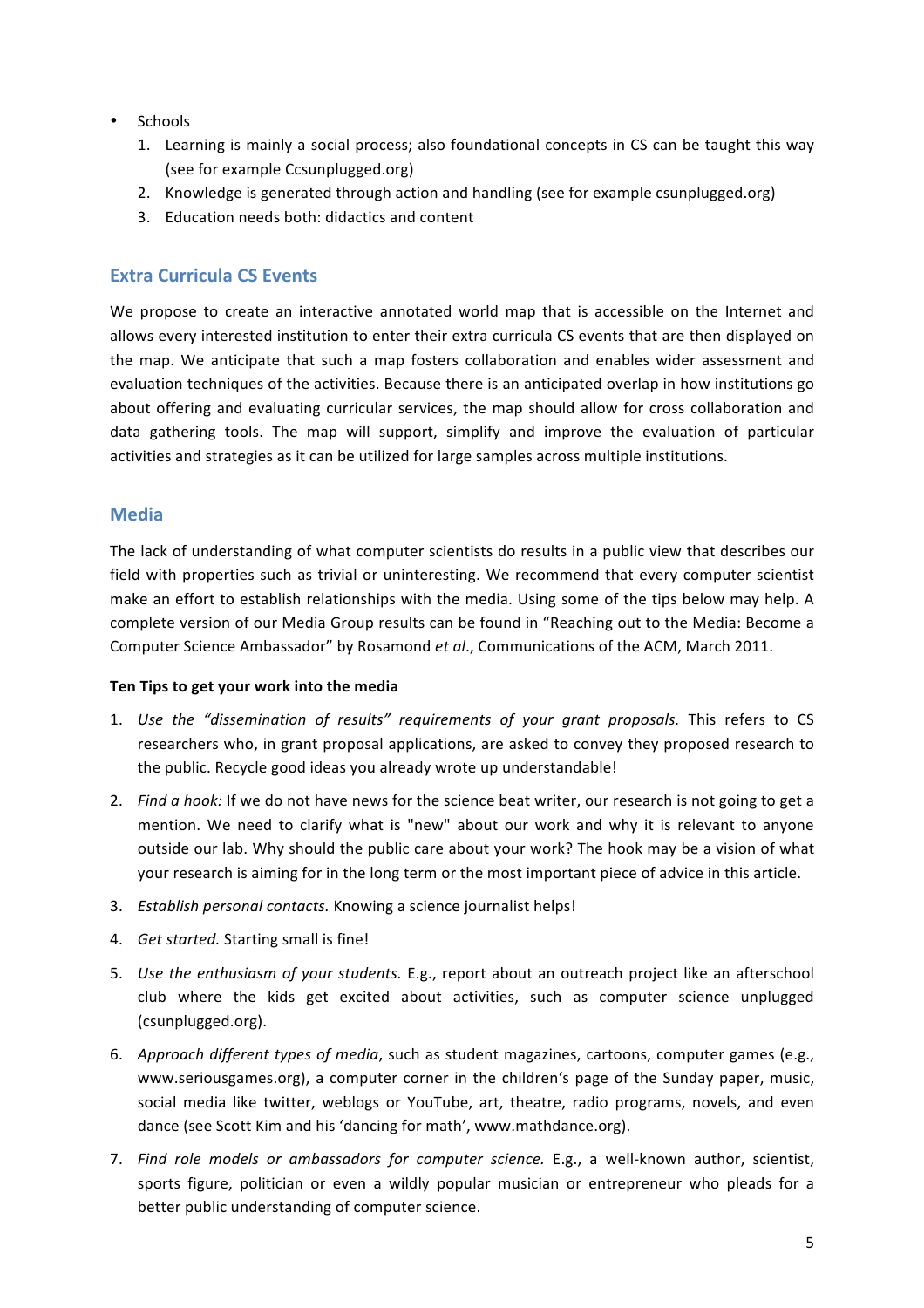- 8. *Mention the foundational principles on which your clever insights are based.* The general public will become familiar with hearing the same fundamental concepts over and over (e.g., Halting Problem, computational complexity, algorithm, sorting, searching and so on) and become more techno-savvy, just as if they have unconsciously taken the course CS 101! Computer science basics can become common knowledge.
- 9. *Include writing assignments in your classes to help your students learn to communicate their ideas to the public.*
- 10. *Use links to other disciplines.* Computer science is used in disciplines from archaeology to zoology. Try for joint presentations where you can present the underlying computer science that is used in these other fields.

## **Development of Student Enrolment in IT programs in Germany**

In the following we address two key questions:

- How did the demand for university programs in information technology evolve since 2000?
- How did the number of employed and unemployed university graduated professionals in the IT sector evolve since 2000?

To answer these questions, data mostly provided by the German Federal Statistical Office is used. For each year, the number of freshmen is based only on the enrolment numbers in the winter term; some are shown in Fig.1.



Fig. 1: German freshmen in Informatics

A first observation relates to the development of freshmen numbers: at first, numbers were increasing. Then, after the year of the "Dotcom-Crash" (2000), they strongly declined: 7.093 freshmen in 1992, 16.810 freshmen in 2000, and a decline to 8.844 freshmen in 2007.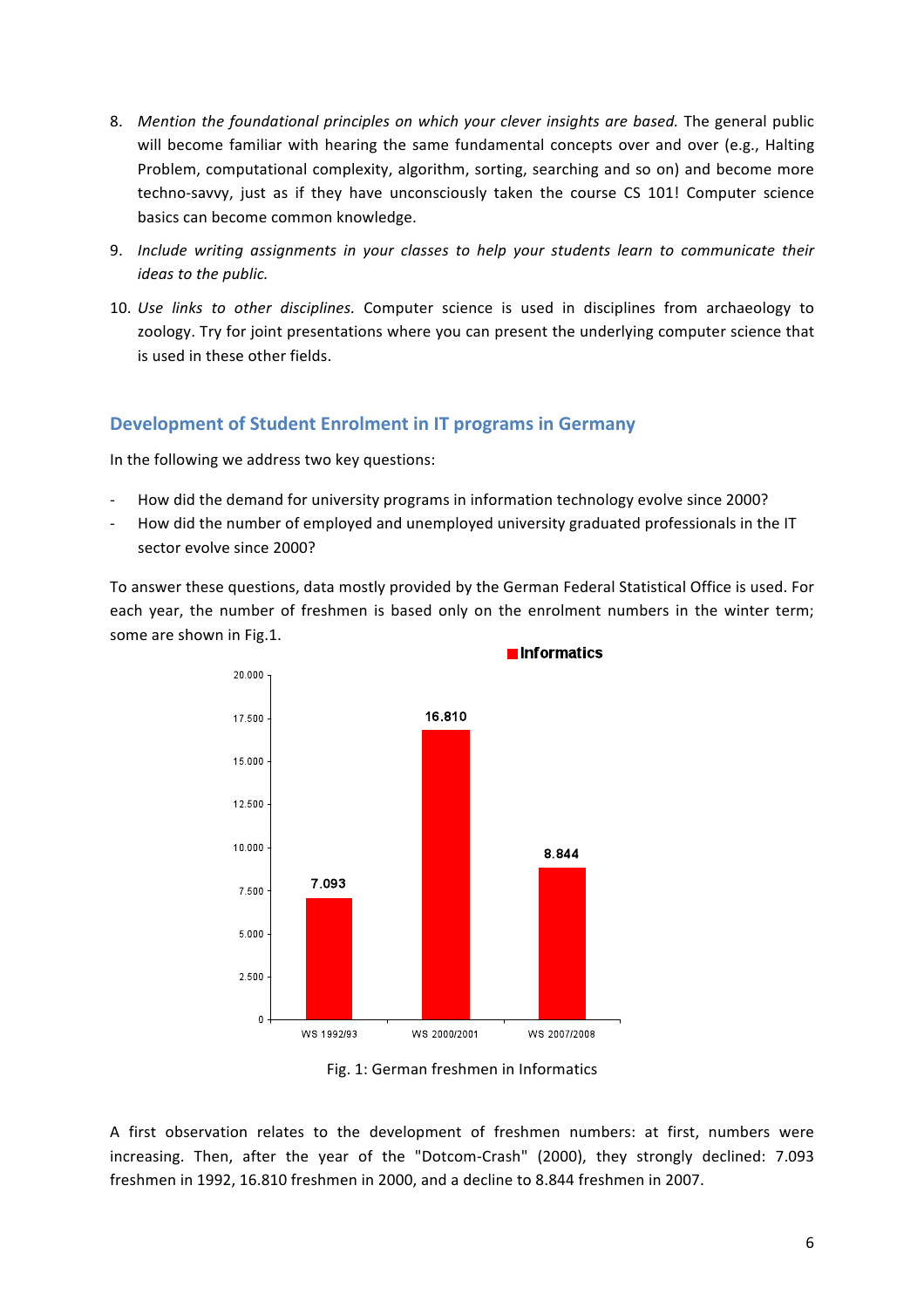Next, we analyze computer-science related university programs (cf. Fig. 2). In addition to the abovementioned program, a CS university degree, there exist a number of related degree programs (in Europe, often with the term "informatics" as part of their name). We considered in particular:

- Health!Informatics
- Media Informatics
- Computer Engineering
- Bioinformatics
- **Business Informatics**
- Information and Communication Technology



Fig. 2: Freshmen in CS related university programs

We observe that there is no uniform trend over all study programs:

- Continuous increase of enrolment (Media Informatics with 29 freshman in 1992, more than 1.067 in 2000 and over 1.761 in 2007)
- Stagnation of enrolment (Business Informatics with more than 1.300 freshman in 1992, in 2000 over 5.325 and in 2007 decrease to 4.866))
- Decline of enrolment (see also numbers above)

Adding up the enrolment numbers of all of these degree programs leads to an interesting result: the number of all freshmen developed positively beyond the year 2000:

- $\cdot$  64.609 freshmen in 1992
- $\cdot$  104.612 freshmen in 2000
- 122.063 freshmen in 2007

This served as a fundamental observation for further discussions in our workshop, as it implied that the decline of student numbers in CS programs does not necessarily mean that students are not interested in computer-science topics.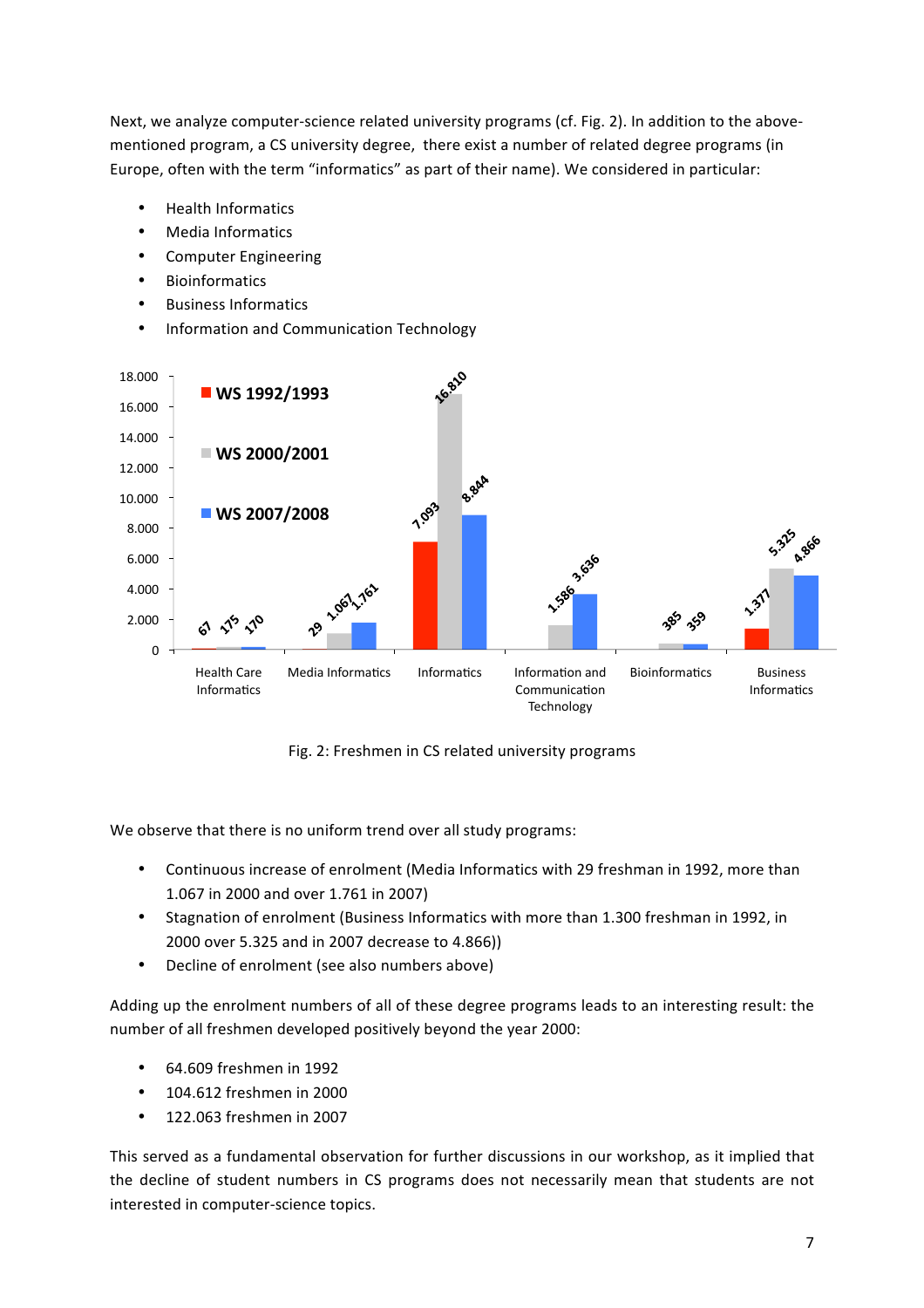

Fig. 3: Women as freshmen in CS related university programs

Another interesting observation is related to the percentage of women in the study program in Informatics (cf. Fig. 3). The results are:

- The percentage of women as freshmen in the study program Informatics is relatively low.
- Between 1992 and 2000 the percentage increased from 12,25 to 17,27.
- Between 2000 and 2007 the percentage dropped again to 13,56.

There is only one university degree program with an even lower percentage of women (Engineer Informatics with approx. 9%), but there are several with a considerably higher percentage of women (Health Informatics 40%, Media Informatics 29,87%, Bioinformatics 33,9% and Information Communication Technology 24,27%). This supports the hypothesis that women are interested in computer science, if what they learn is related to application domains like media, communication, biology or medicine. To increase the enrolment in CS, we suggest as potential promising approach to target women by stressing that computer science has practical implications.

Finally, we discussed the development of the employment marked for new IT graduates: on the one hand, the number of employed academic IT–professionals continuously increased from 145.063 in 2000 to 176.543 in 2007. On the other hand, the number of unemployed academic IT-professionals increased from 2000 to 2004 from 2.649 up to 15.663, but declined again to 6.845 in 2007. While this is a very low unemployment rate, it appears to be higher than in 2000, when industry actively was recruiting foreign IT-professionals.

Overall, the job market in the IT-sector is not just promising but, depending on our economies, we believe that there is actually some danger that there will be even serious lack of young academics in areas like computer science.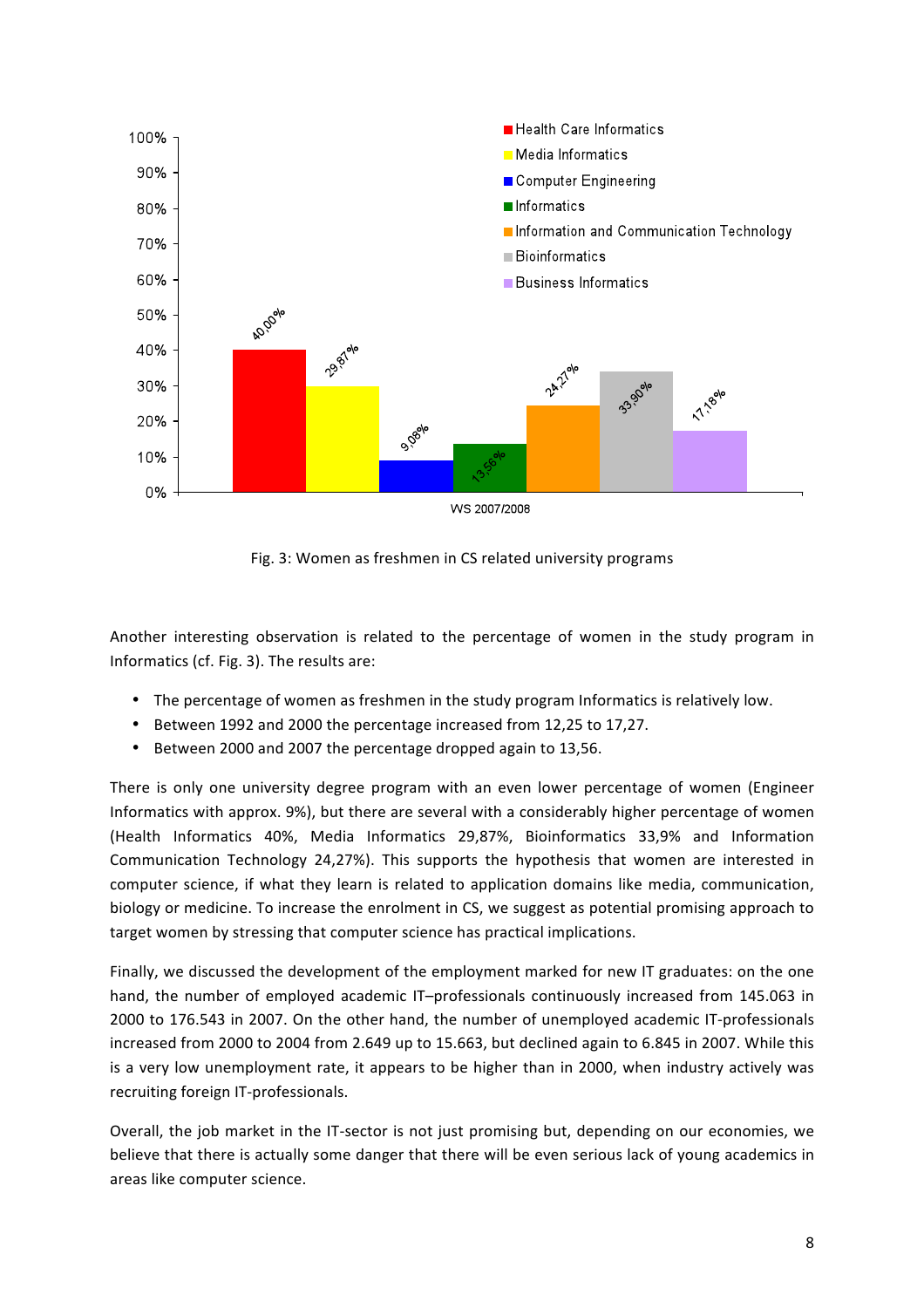# **Recommendations for Funding Agencies and Industry**

Many of the recommendations above depend strongly on funding. Today, many initiatives are based solely on volunteers.

- We ask both, funding agencies as well as industry, to not only fund research that focuses on technology, but also focuses on educational questions, such as: what curriculum and activities or what organizational changes in K-12 will encourage children to study CS or its related fields?
- We recommend that the dissemination of research results should include the general public in every age group (to produce a flyer and put it on the web is certainly not enough).
- While a number of universities is commendably active in the field of recruiting CS students (for example, via outreach to our youth) and while many developed and designed activities and programs for this purpose set out the objectives (1) to present a realistic picture of what CS is really like and (2) to counteract the widespread negative image of CS and computer scientists, hardly any research exists on how effective the different strategies are. We propose financial support to enable studies on the impact of these initiatives.
- We further encourage industry to support and sponsor activities like summer camps, computer science competitions.
- We urge both, funding agencies and Industry, to fund exhibitions on computer science topics in science museums.

### **Recommendations for LZI Schloss Dagstuhl**

#### **Research!Seminars!**

Today, LZI Dagstuhl organizes many interdisciplinary research workshops in the areas such as Arts and CS, Biology and CS. However, research in Education and CS (CSE) is not on the list, although conferences such as SIGCSE (5000 participants) and ITICSE are large and recognized. Therefore, we recommend to add CSE to the list of Dagstuhl topics and to conduct increased research seminars in the following areas.

- Education (including assessment and evaluation in education, education in K-12, education at the university level)
- Computation as a part of nature, part of other sciences, driver of other sciences
- Empirical methods for computer science (HCI, education, the human factor)
- $Psychology + CS$

After every seminar, a short YouTube (2-5 minutes) clip could be produced explaining the seminar's topic and its impact on science and society. These videos could then be hosted on Dagstuhl's own YouTube channel, which still is to be established.